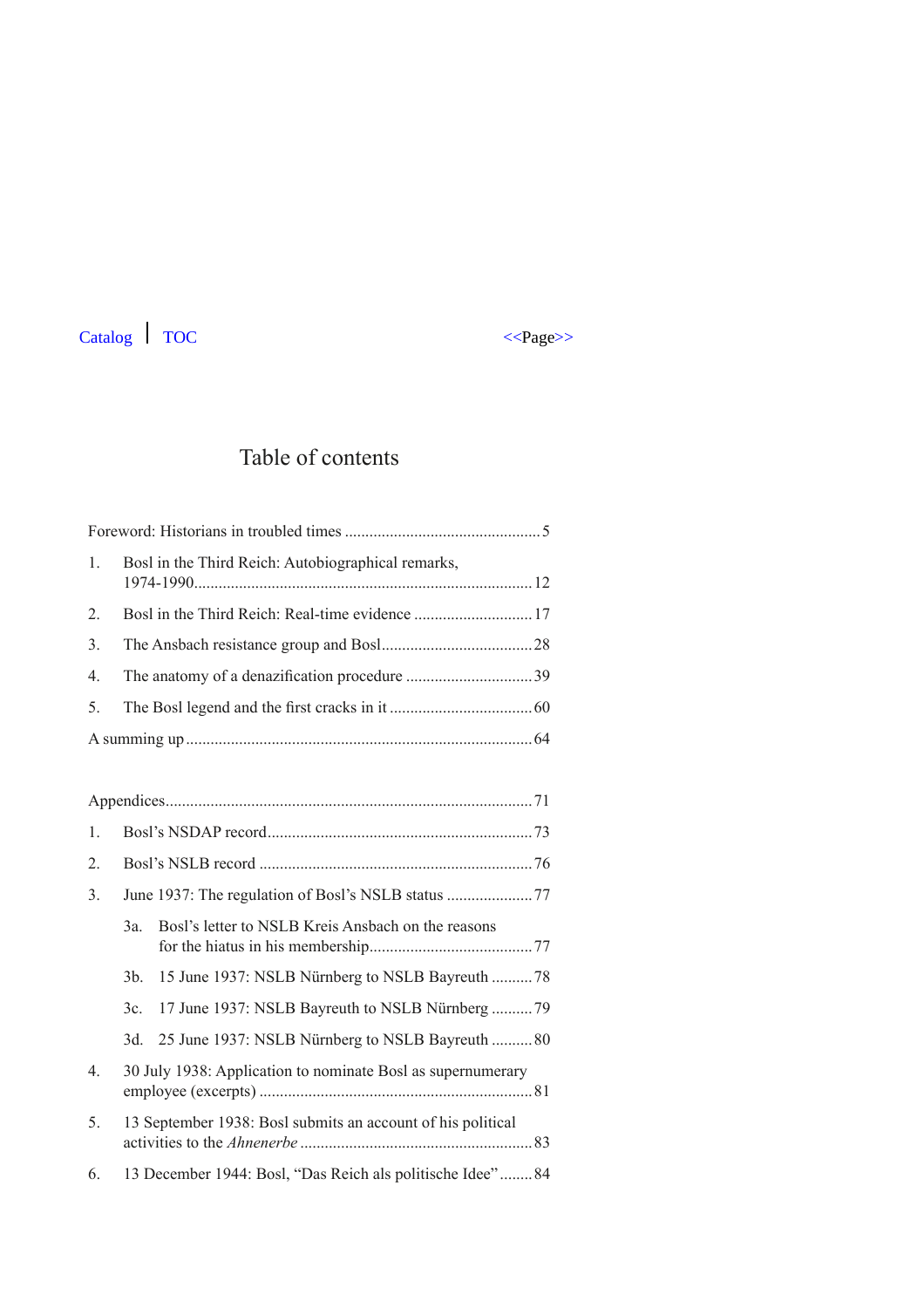# Catalog 7OC <<ra>
</br/>  $\leq$  2008 <<br/>  $\leq$  2008 <<<br/>  $\leq$  2008  $\leq$  2008  $\leq$  2008  $\leq$  2008  $\leq$  2008<br/> 2008  $\leq$  2008  $\leq$  2008  $\leq$  2008  $\leq$  2008  $\leq$  2008  $\leq$  2008  $\leq$  2008  $\leq$  2008  $\leq$  2

| 7.  | 24 May 1945: Herbert Frank, "Leben und Kampf                                                                            |
|-----|-------------------------------------------------------------------------------------------------------------------------|
| 8.  | Herbert Frank's undated report on the activities of the                                                                 |
| 9.  | 16 September 1945: Frank Horvay to Dr. Fred O. Nolte  96                                                                |
| 10. | 28 September 1945: Bosl's oration at the erection of a cross                                                            |
| 11. | 21 October 1945: Bosl on the essence of true Germanity 104                                                              |
| 12. | 18 December 1945: Horvay's clearance certificate                                                                        |
| 13. | 12 January 1946: Horvay's clearance certificate for Bosl 111                                                            |
| 14. | 8 February 1946: Horvay to Dr. Dietrich Gerhard 112                                                                     |
| 15. |                                                                                                                         |
| 16. |                                                                                                                         |
| 17. | December 1947 – March 1948: Bosl's trial before the                                                                     |
|     | 17a. 27 December 1947: Bosl writes to the Tribunal 118                                                                  |
|     | 17b. 21 January 1948: The Tribunal classifies Bosl as a<br>Follower and sentences him to pay an atonement fee  120      |
|     | 17c. 24 January 1948: Bosl lodges an appeal against the<br>Tribunal's decision and encloses Pospiech's declaration  121 |
|     | 17d. 26 February 1948: The Tribunal requests further                                                                    |
|     | 17e. 2 March 1948: Bosl's answers the Tribunal and encloses                                                             |
|     | 17f. 24 March 1948: The Tribunal exonerates Bosl 30                                                                     |
| 18. | 26 August 1986: Karl Bosl interviewed by                                                                                |
|     |                                                                                                                         |
|     |                                                                                                                         |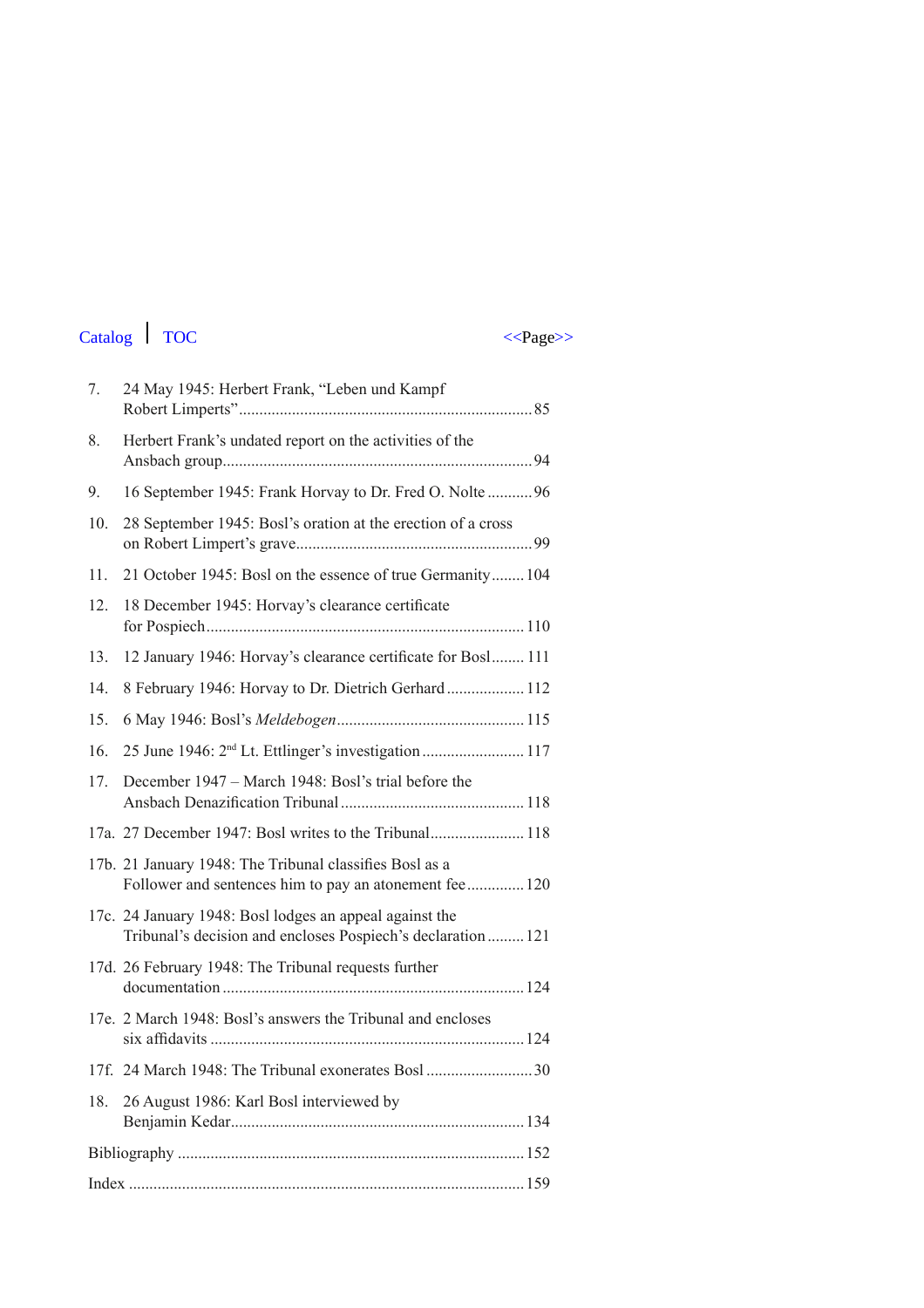### Foreword: Historians in troubled times

In his famous essay "The Historian and His Day," first published in 1954, Jack Hexter ridiculed the view that a historian's experience and work are unavoidably permeated by the passions, crises and tensions of his own day. He went on to describe his own—markedly unperturbed routine on which the great crises of the contemporary world impinged but faintly, if at all, and concluded that the professional efforts of a large number of historians have "precious little to do" with those crises.<sup>1</sup> This appraisal probably did fit well many American historians of the Eisenhower era, and it may indeed be largely accurate with regard to many a historian who lives in a stable, prosperous, Western-type democracy today. Yet not every historian had the luck to live and work as Hexter did—in St. Louis, Missouri, and New Haven, Connecticut. There are such historians as Aron Yakovlevich Gurevich—once decried by a Soviet apparatchik as a man to be shunned "because he thinks"<sup>2</sup> who courageously published his masterpiece *Categories of Medieval Culture*<sup>3</sup> in open dissent from the reigning Marxist ideology. Many historians still live today in totalitarian or quasi-totalitarian regimes and/ or face war or violence. Many others have undergone such experiences in the past.

How did historians cope with such situations, and to what extent did these affect their work? Strangely enough, this subject has not been systematically studied. But studied it should be, so as to better understand the grave constraints under which many past historians

<sup>1</sup> Jack Hexter, "The Historian and His Day," in his *Reappraisals in History. New Views on History and Society in Early Modern Europe* (New York, 1961), pp. 1-13.

<sup>2</sup> Aron J. Gurevich, "Free Norwegian Peasantry Revisited," *Historisk Tidskrift*  (1990), 275-284. Despite the title, the article amounts to a rudimentary intellectual autobiography.

<sup>3</sup> Aron J. Gurevich, *Categories of Medieval Culture*, trans. G.L. Campbell (London, 1985). The Russian original appeared in Moscow in 1972. In conversation with the first author Gurevich remarked on the great discrepancy between the attention given in the West to the difficulties dissident writers and authors had to face and the virtual silence regarding the plight of dissident historians.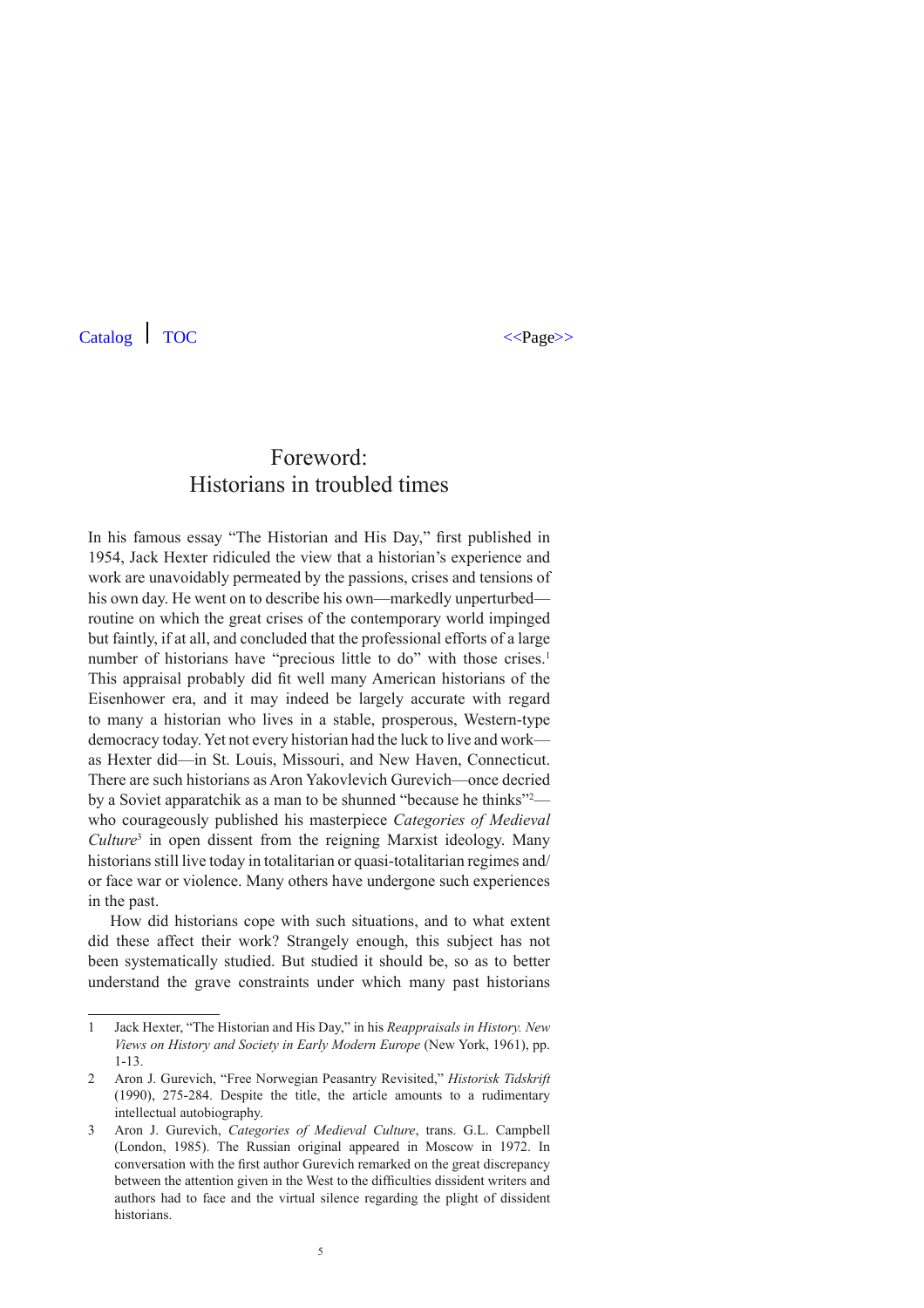acted, and perhaps also to offer some guidance to present and future historians who find themselves in such unenviable circumstances.

When we focus on medievalists who were at work during the Second World War, we come upon a vast array of behaviors. Here are some examples.

In September 1939, at the age of 53, Marc Bloch volunteered to serve in the French army and witnessed its breakdown in the summer of 1940; soon thereafter he wrote *L'étrange défaite*, a brilliant analysis, based in part on his personal observations, of the French collapse.4 One of the very few Jewish professors allowed to continue teaching under the Vichy regime, he chose subjects with such topical connotations as "the Barbarian invasions"; and the book he was writing in 1941-43, *Apologie pour l'histoire ou Métier d'historien*, is colored, from the dedication onward, by the times in which it was written.<sup>5</sup> In March 1943 Bloch decided to stop his professional work and join the underground; a year later he was arrested by the Gestapo, tortured, and on 16 June 1944 executed. His actions may be compared with those of Lucien Febvre, with whom he had co-founded the *Annales d'histoire économique et sociale* in 1929. Febvre, who remained in occupied Paris and regarded the continued publication of the *Annales* a patriotic duty, repeatedly explained to Bloch that because of the racial laws the journal could continue its existence only if he were no longer listed as its co-proprietor and co-editor. After an agonizing exchange between the two friends, Bloch complied. The journal resumed its appearance under the title *Annales d'histoire sociale*, with Febvre listed as the sole "responsible director" and Bloch's contributions published under a pseudonym.<sup>6</sup>

Johan Huizinga (1872-1945), who aroused the Nazis' ire as early as 1933 and was 68 when the Wehrmacht overran the Netherlands, turned down an invitation in August 1940 to emigrate to the United States, even though his name had already been placed on a list of potential hostages. In February 1941 he helped to draft a declaration against the anti-Jewish measures that were being introduced by the Germans; in April 1942, protesting German interventions in university matters, he chose to retire. At the same time he was relieved of his position at the Dutch Academy of Sciences. In August 1942 he was interned in a camp

<sup>4</sup> Marc Bloch, *L'étrange défaite. Témoignage écrit en 1940* (Paris, 1946).

<sup>5</sup> Marc Bloch, *Apologie pour l'histoire ou Métier d'historien*, ed. Étienne Bloch (Paris, 1993).

<sup>6</sup> For the relevant letters see *Marc Bloch, Lucien Febvre et les Annales d'Histoire Économique et Sociale. Correspondance*, ed. Bertrand Müller, 3 vols. (Paris, 1994-2003), 3:115-171.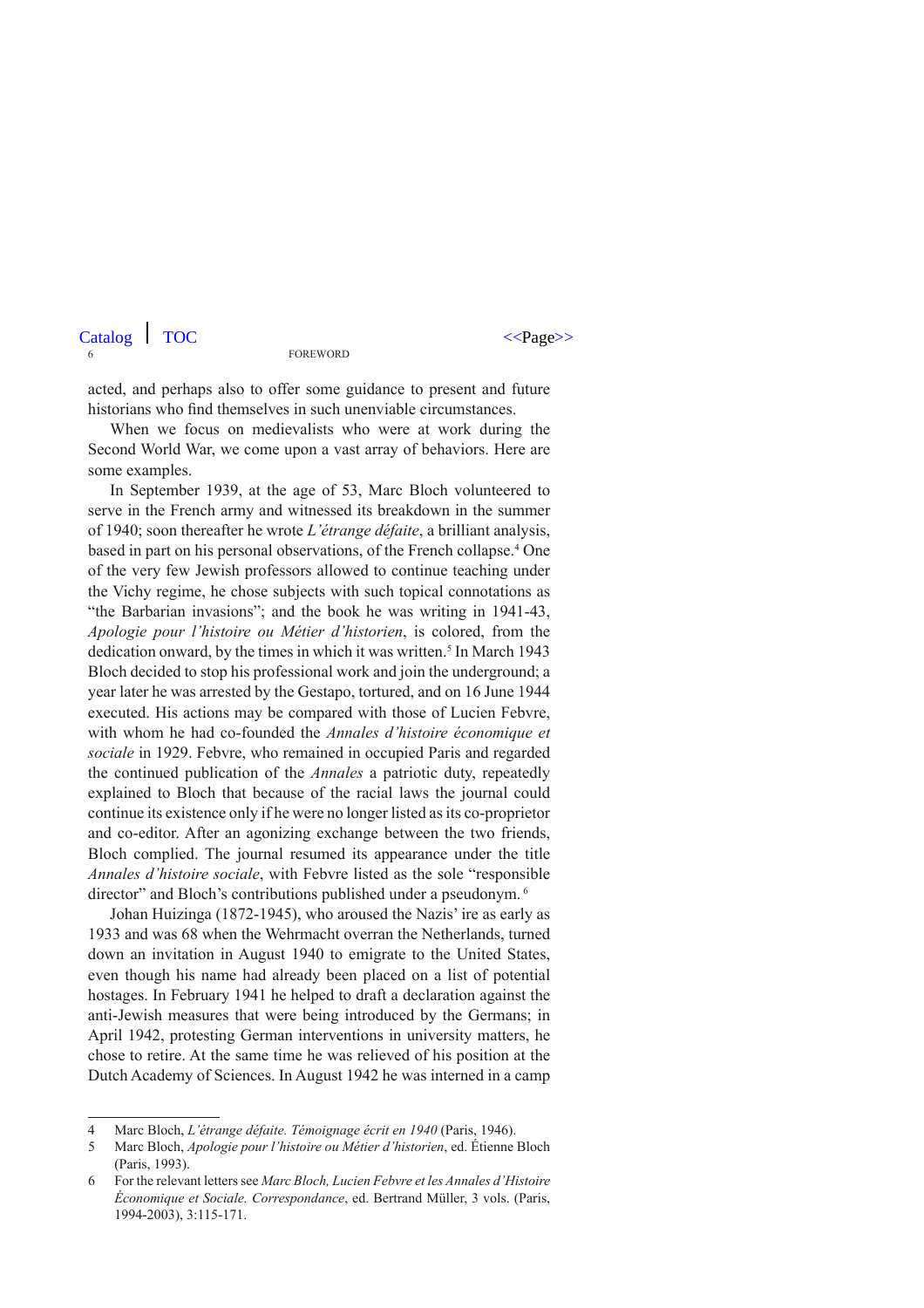for hostages. Two months later he was released on account of his poor health but forbidden to return to his home in Leiden. In March 1943 his books were banned in the Netherlands. He died on 1 February 1945.<sup>7</sup>

Roberto Sabatino Lopez (1910-1986), who left his native Italy in the wake of the racial laws of November 1938, found refuge in the United States, where, in 1942, he added an American Ph.D. to his Italian Litt.D. earned ten years earlier. Some findings in this additional dissertation were to appear in the trenchant article that significantly revises Henri Pirenne's Muhammad/Charlemagne thesis.<sup>8</sup> But Lopez did not then embark on a scholarly career. He moved to New York, where he tried to enlist in the U.S. Army but was persuaded instead to join the recently established Office of War Information (OWI). For about a year he worked in the Italian section of Voice of America, composing addresses that underlined time and again the distinction between the Italian people vs. the Fascists and their accomplices; King Vittorio Emanuele III and the house of Savoy figured prominently among the latter. After Mussolini's deposition Lopez fulminated against "Hitler's war on Italian soil; the war of Hitler, of Badoglio and of Vittorio Emanuele." When he learned that the Allies were hoping the king and Badoglio would declare war on Germany, and that the OWI was directed to change its propaganda line vis-à-vis Italy, Lopez promptly tendered his resignation on 10 September 1943. He thereupon assumed the position of instructor in history at Brooklyn College, doubling up as foreign news monitoreditor at the Columbia Broadcasting System listening station.<sup>9</sup>

Carl Erdmann (b. 1898) revolutionized our understanding of the genesis of the crusade idea with his *Entstehung des Kreuzzugsgedankens*  of 1935.10 The book has been interpreted as an account of the perversion of medieval Christianity that hinted at the danger of a Nazi corruption of spiritual ideals.11 Perhaps. In any case, Erdmann made no secret of

<sup>7</sup> Christoph Strupp, *Johan Huizinga. Geschichtswissenschaft als Kulturgeschichte* (Göttingen, 2000), pp. 39-42.

<sup>8</sup> Robert S. Lopez, "Mohammed and Charlemagne: A Revision," *Speculum* 18 (1943), 14-38.

<sup>9</sup> For a detailed, abundantly documented account see Antonio Varsori, *Roberto Lopez: l'impegno politico civile (1938-1945)* (Florence, 1990).

<sup>10</sup> Carl Erdmann, *Die Entstehung des Kreuzzugsgedankens*. Forschungen zur Kirchen- und Geistesgeschichte 6 (Stuttgart, 1935).

<sup>11</sup> Cf. Norman F. Cantor, *Inventing the Middle Ages. The Lives, Works, and Ideas of the Great Medievalists of the Twentieth Century* (New York, 1991), p. 403. On Erdmann's courageous stance see also Anne Christine Nagel, *Im Schatten des Dritten Reichs. Mittelalterforschung in der Bundesrepublik Deutschland 1945-1970* (Göttingen, 2005), pp. 37, 61.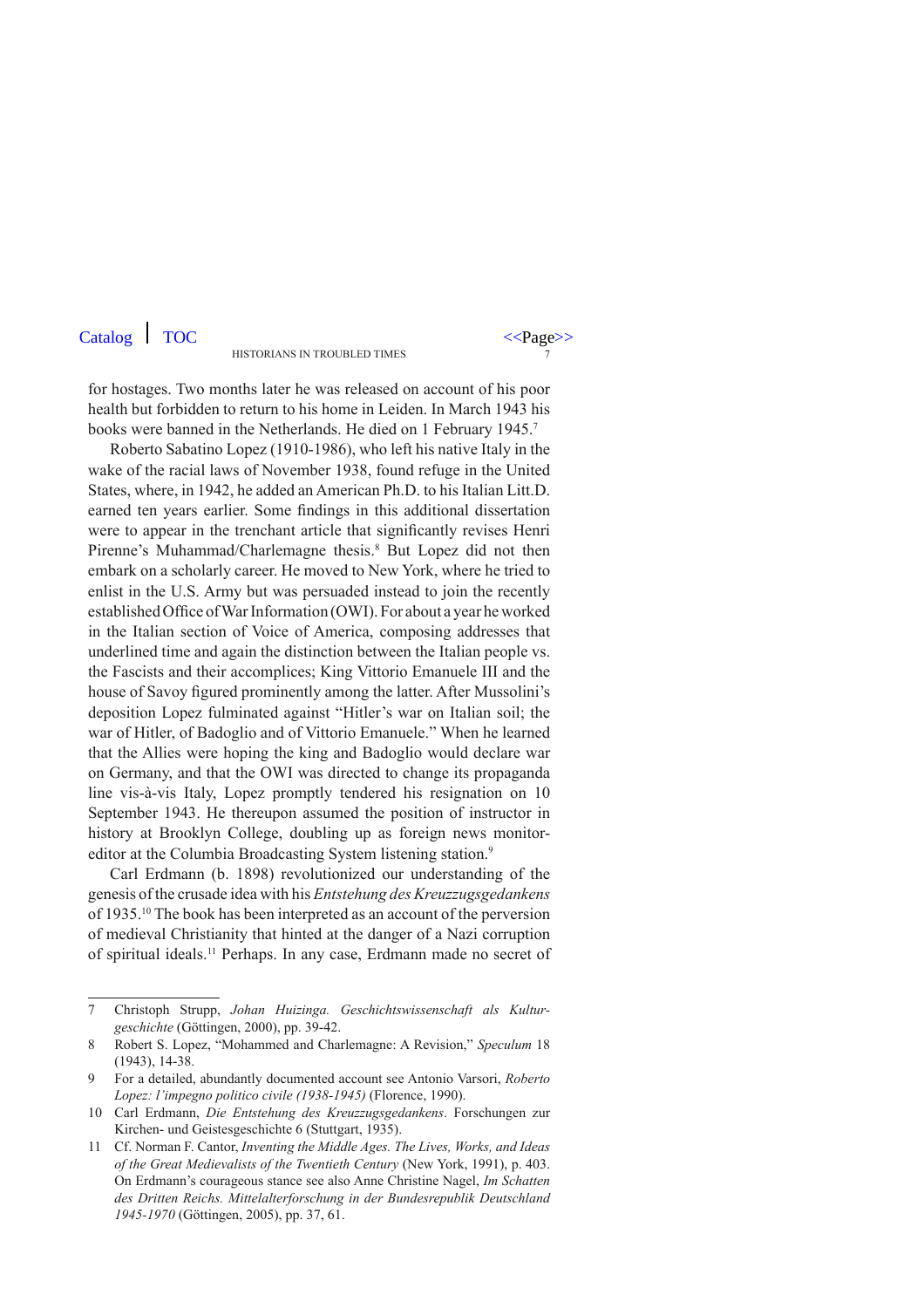8 FO his opposition to National Socialism. During questioning by an official of the Education Ministry in January 1935, the following exchange  $\text{Catalog}$  TOC FOREWORD  $\langle \text{Page}\rangle$ 

took place:

Official: Your attitude toward National Socialism is not entirely clear. Can you tell us something about it? Erdmann: Well, a National Socialist I am not. Official: Not even as far as your convictions go? Erdmann: No.

The official then instructed him to meet with the prominent Nazi historian Walter Frank, and, as Erdmann was to update his friend Gerd Tellenbach a few days later, he was extremely outspoken during that meeting, mounting one attack after another against National Socialism. To Erdmann's surprise, Frank was impressed by his candor, yet Erdmann knew very well that henceforth he would be labeled an enemy of the state.12 Indeed, despite his major contributions to medieval history he did not obtain a teaching position at a university, and in the summer of 1936 he was notified that his *venia legendi* had been declared dormant, a formulation Erdmann ridiculed.13 Henceforth he made a modest living working as a researcher at the Monumenta Germaniae Historica in Berlin. On 19 September 1943 he was conscripted into the Wehrmacht, where he turned out to be, as he put it, a rotten soldier, trained also as an interpreter. From July 1944 onward he served in Albania, where he experienced a "mood beyond fear and hope," as well as "elated days" during a week as interpreter with a unit of Italian blackshirts, which ended with a Partisan attack at close quarters that almost wiped out the unit. Thrilled by being, at his age, in the midst of military action, Erdmann wrote to Tellenbach on 4 September 1944: "Had we not suffered, unfortunately, four casualties, I would have perceived this occurrence, too, as a welcome enrichment one should be thankful for."14 One may only wonder how Erdmann's experiences as a soldier would have affected his research had he survived the war. But he did not. On 7 March 1945 he died in a military hospital in Zagreb.

\* \* \*

In the present book we have chosen to focus on Karl Bosl (1908- 1993), for some historians one of postwar Germany's most prominent

<sup>12</sup> Erdmann to Tellenbach, letter of 27 January 1935, quoted in Gerd Tellenbach, *Aus erinnerter Zeitgeschichte* (Freiburg/ Br., 1981), pp. 87-88.

<sup>13</sup> Erdmann to Tellenbach, letter of 14 June 1936, ibid., p. 90.

<sup>14</sup> Erdmann to Tellenbach, letter of 4 September 1944, ibid., p. 92.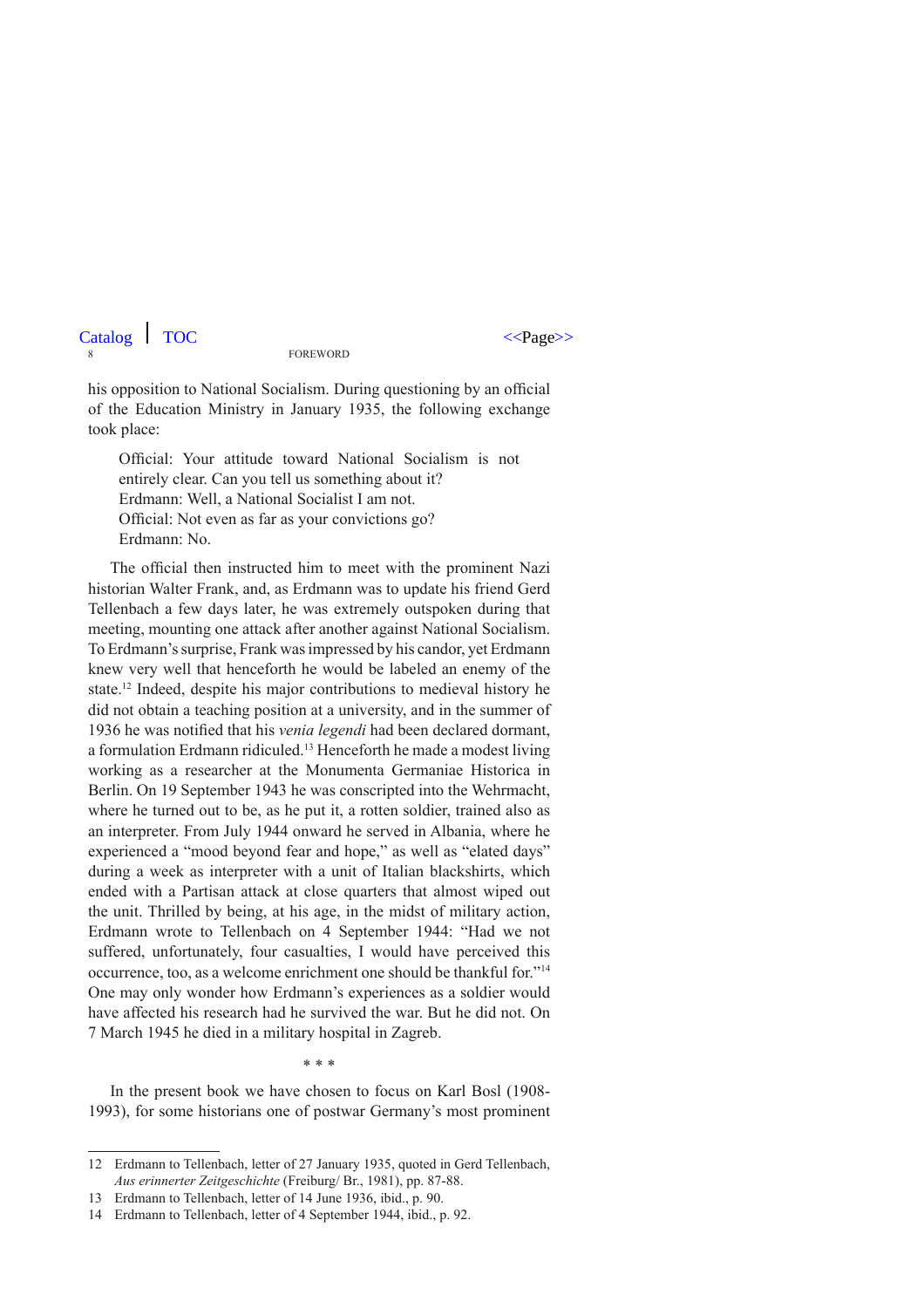## Bosl in the Third Reich: Autobiographical remarks, 1974-1990

In his writings, Bosl abstained from dealing squarely with his doings during the Third Reich. In an autobiographical sketch first published in 1974 Bosl chose to mention only two Nazi-related occurrences. First, he wrote that having witnessed, as a student at Munich University at the end of the 1920s, the struggles between Nazis and Socialists, he resolved to engage in politics, was elected to the AStA (Allgemeiner Studentenausschuss, i.e., General Student Union), and there joined the ranks of the Nazis' opponents. "I perceived the tough dispute as a struggle for democracy and the Weimar Republic, whose representatives and freedom I decided to support." Second, Bosl emphasized that in the late 1930s and early 1940s he chose to study subjects that were not opportune at the time, such as the policies of Emperor Henry III, "who was banned from the history books of the Third Reich," and of Frederick Barbarossa, for whom there was no place in the Reich's official myth; the question whether such studies would be advantageous in the academic sphere was of little concern to him.19

These chosen incidents suggest that Bosl opposed the Nazis before 1933 and kept his distance from them thereafter; but his exact political stance during the Third Reich can only be guessed at. In the same vein Bosl stated in a speech of 1983 that Ansbach—the town in which he lived from 1937 to 1945—was for him the Golgotha at which he "sorrowfully experienced and endured political history, together with young and older friends, through the death of one of [his] students."20 This somewhat enigmatic statement refers to the execution of Robert Limpert (see below) and divulges that Bosl and his friends were deeply

<sup>19</sup> Karl Bosl, "Versuch eines Lebensbildes," in Karl Bosl, *Böhmen und seine Nachbarn. Gesellschaft, Politik und Kultur in Mitteleuropa* (Munich-Vienna, 1976), pp. 9-10.

<sup>20</sup> "Karl Bosl über sich selbst. Worte am 11. November 1983 in München im Bayerischen Nationalmuseum anläßlich seines 75. Geburtstages," in Karl Bosl, *Vorträge zur Geschichte Europas, Deutschlands und Bayerns,* vol. 1: *Europa von der Christianisierung bis Johannes Paul II*, ed. Erika Bosl (Stuttgart, 1998), p. 2.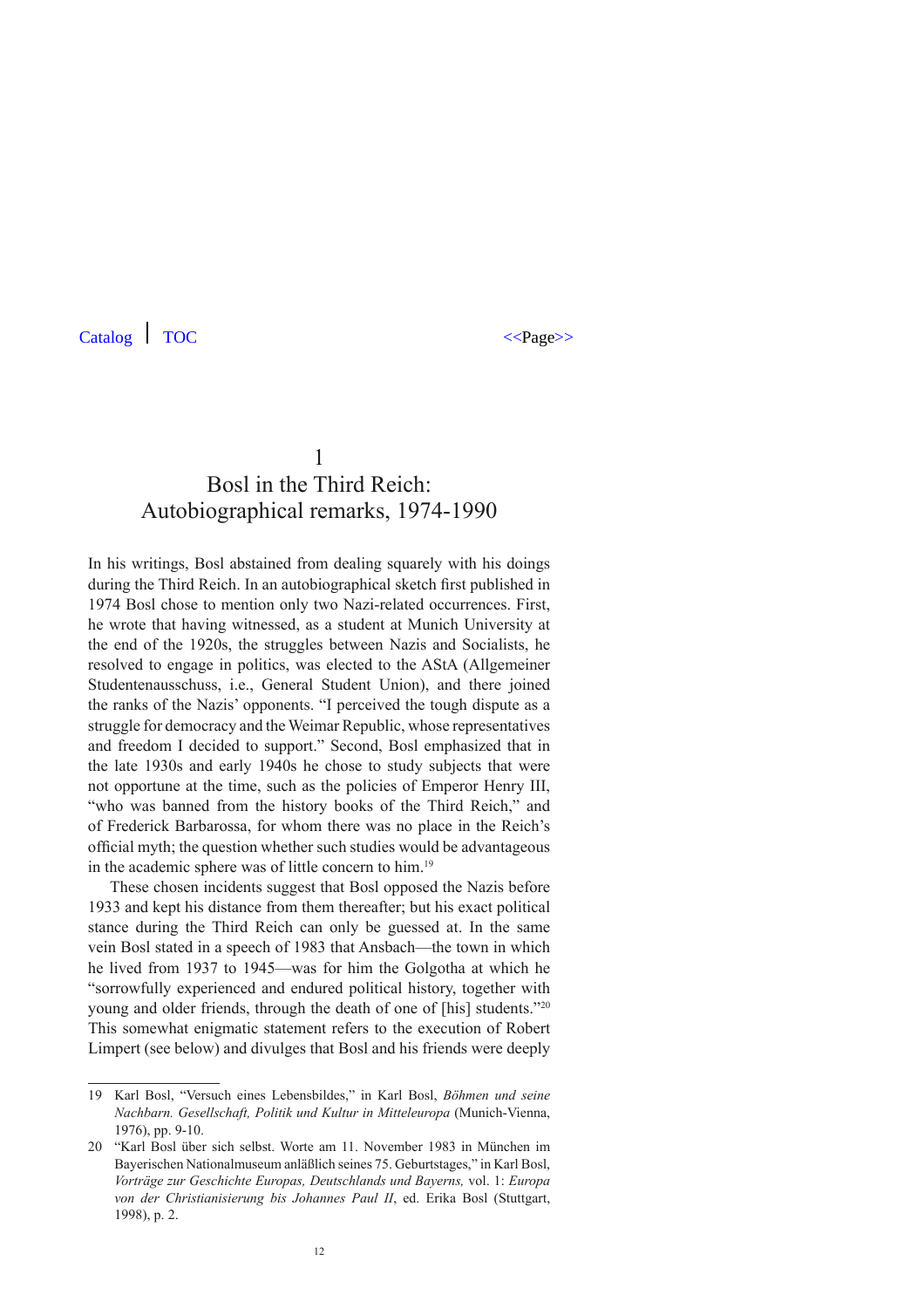BOSL IN THE THIRD REICH: AUTOBIOGRAPHICAL REMARKS, 1974–1990

shocked by it; but here too we are left in the dark as to his overall political attitude. Again, in an autobiographical speech given in 1984 in Cham, the city in which he was born, Bosl mentions that he well remembers Pankraz Habrunner, a local official whom the Nazis transferred because of his opposition to the Third Reich, and that a Nazi professor prevented his, Bosl's, appointment as *Privatdozent* (university lecturer)*.* 21 All these statements tend to insinuate that Bosl was critical of the regime in one way or another, but they stop short of explicitly presenting him as an outright opponent. On the other hand, in a moving double portrait of his parents as model "little people" Bosl admiringly relates that his mother told menacing Party officials to their faces that she would never give the greeting "Heil Hitler!" and would stick instead to "Grüß Gott!" ("May God greet you"), and that his father unbendingly rejected the Third Reich and its adherents high and low.<sup>22</sup>

In two interviews, one given to Benjamin Z. Kedar in 1986, the other to Karl N. Renner in 1990, Bosl repeated these claims in greater detail.23 On both occasions he mentioned his parents' adamant stance against the Nazis, adding in the second interview that it had strongly influenced him.24 In both interviews he spoke of his activity in 1928-29 in the AStA, and of the *Holzscheitelschlacht* (logwood battle) against the Nazis in which he took part; in the earlier interview he spelled out that he was active in that organization as a member of a Catholic fraternity.25 On both occasions he asserted that his history teaching at the Ansbach Gymnasium (grammar school) led several of his pupils to

<sup>21</sup> Karl Bosl, "Meine historischen Wurzeln. Autobiographische Rede, gehalten am 10. Februar 1984 anläßlich der Verleihung des Ehrenbürgerrechts der Stadt Cham," in idem, *Vorträge zur Geschichte Europas, Deutschlands und Bayerns,*  vol. 3: *Vorträge zur bayerischen Landesgeschichte*, ed. Erika Bosl (Stuttgart, 2002), p. xii. The assertion regarding Bosl's appointment is certainly incorrect; see below, pp. 21-25.

<sup>22</sup> Karl Bosl, "Der kleine Mann – die kleinen Leute," in idem, *Oberpfalz und Oberpfälzer. Geschichte einer Region. Gesammelte Aufsätze*, ed. Konrad Ackermann and Erich Laßleben (Kallmünz, 1978), p. 347.

<sup>23</sup> The interview given to Benjamin Kedar appears in Appendix 18 below and is hereafter referred to as the 1986 interview; the interview given to Karl Renner is printed in "Karl Bosl als Zeitzeuge zur bayerischen Geschichte," in *Karl Bosl. Eine Bibliographie* (above, n. 16), pp. 14-30, and is hereafter referred to as the 1990 interview.

<sup>24</sup> 1986 Interview, pp. 144, 150; 1990 Interview, pp. 17, 19.

<sup>25</sup> 1986 Interview, p. 143; 1990 Interview, pp. 18-19.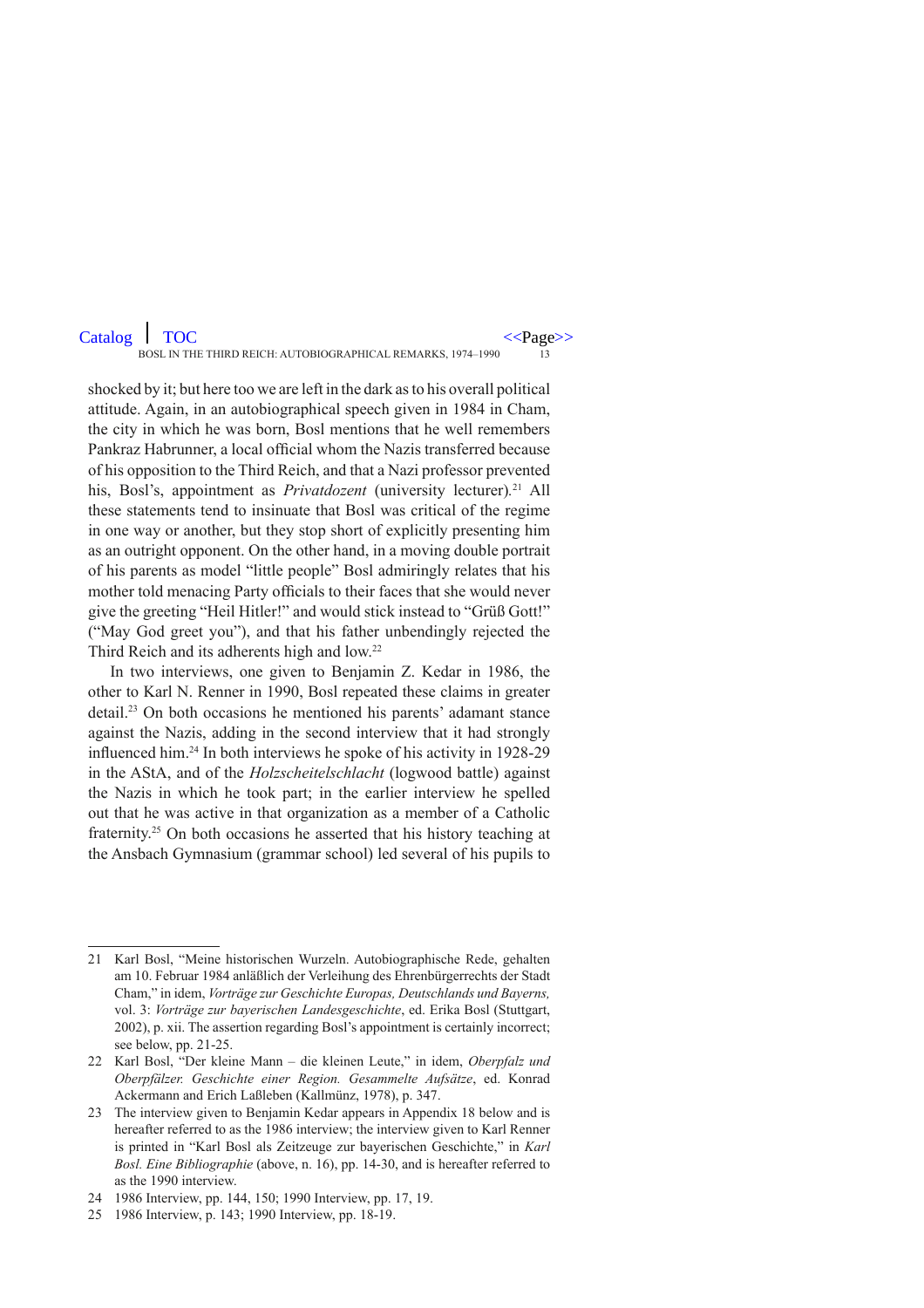Catalog  $\left| \right.$  TOC  $\left| \right.$  TOC  $\left| \right.$   $\left| \right.$   $\left| \right.$   $\left| \right.$   $\left| \right.$   $\left| \right.$   $\left| \right.$   $\left| \right.$   $\left| \right.$   $\left| \right.$   $\left| \right.$   $\left| \right.$   $\left| \right.$   $\left| \right.$   $\left| \right.$   $\left| \right.$   $\left| \right.$   $\left| \right.$   $\left| \right.$   $\left| \right.$   $\left| \right.$ 



#### **1. Bosl's NSDAP record**

Bundesarchiv Berlin, NSDAP Zentralkartei

Drame Bast 11. A. VI. Geb. On: Clha  $\partial f$ <sub>ng</sub>-  $\theta$ Ctanb Mitgl.-Nr: 1884 319 Aufnahme: 1881/ 1.5.33 Mital.-Mr. .<br>Einaetr. Wiederaufn. beantragt am: Unegete Mr. Bayer Osporarly 1935135 Gelöscht: **Wiedereinger** Ausschloß  $\sqrt[3]{1}$ , 30 Aufgehoben: **SBohnuna** Gestrichen wegen Schwaben **ORobnung**  $0.88.$ Abgang zur<br>Zugang von Wehrmacht **Фвобнина** Zugang von Gay B. Orfmark Cham Gesterben:  $\Omega_{c}$ (Sir Bemerkungen: U. B. Alex. 7.39/21 339) , Cherry. Wohnung: A. Kosingoh Zamilia Monatsmeldg, Gau Lt.  $RL$ 

Dr. Sabine Dumschat of the Bundesarchiv in Berlin, in a letter of 27 October 2006 to the first author, explicated the crucial abbreviations as follows:

**Ausgetr.** [agen:] Str[eichung gemäß Meldung des Gaues] Bayer. Ostmark  $8/35/135$  ["35" referring to the year 1935]. **Wiedereingetr.** [agen] l[aut] M[eldung an] R[eichs] L[eitung durch Entscheid des Gaues] B[ayer.] Ostm[ark] v[om] 14.6.[19]38.

Dr. Dumschat concluded that "Man kann somit von einer ununterbrochenen Mitgliedschaft ausgehen." As for the cancellation of 1935, she observed that although it may have been variously caused, reasons of a bureaucratic/bureautechnical character (like the nonpayment of member dues)—inferable from relevant complementary documentation—were presumably behind it. Subsequently, in a letter of 3 November 2006, she drew attention to the relevance of Bosl's NSLB file.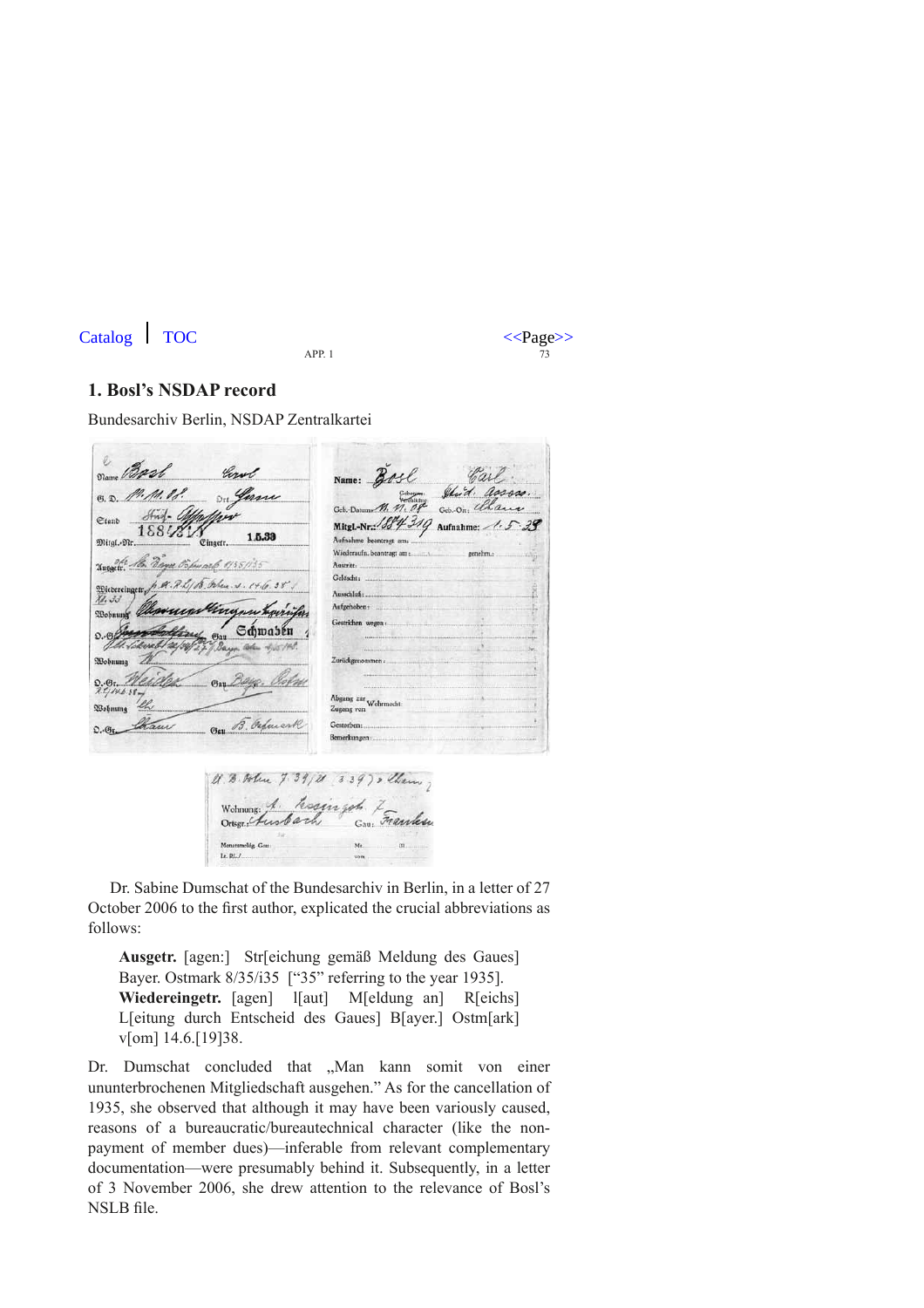



| Wohnung:                                                                                                                                                                                                                       |                                                                                                                                                                                                                                |                                                                              |
|--------------------------------------------------------------------------------------------------------------------------------------------------------------------------------------------------------------------------------|--------------------------------------------------------------------------------------------------------------------------------------------------------------------------------------------------------------------------------|------------------------------------------------------------------------------|
| Ortsgr.: Cau:                                                                                                                                                                                                                  |                                                                                                                                                                                                                                |                                                                              |
|                                                                                                                                                                                                                                |                                                                                                                                                                                                                                |                                                                              |
|                                                                                                                                                                                                                                | VOID <b>CONTINUES</b>                                                                                                                                                                                                          | Verwarnung m. Aemteraberkennung auf:                                         |
| Wohnung: Maria Maria Maria Maria Maria Maria Maria Maria Maria Maria Maria Maria Maria Maria Maria Maria Maria Maria Maria Maria Maria Maria Maria Maria Maria Maria Maria Maria Maria Maria Maria Maria Maria Maria Maria Mar |                                                                                                                                                                                                                                | Laut:                                                                        |
|                                                                                                                                                                                                                                | Ortsgr.: Gau:                                                                                                                                                                                                                  |                                                                              |
|                                                                                                                                                                                                                                |                                                                                                                                                                                                                                |                                                                              |
|                                                                                                                                                                                                                                |                                                                                                                                                                                                                                |                                                                              |
| Wohnung:                                                                                                                                                                                                                       |                                                                                                                                                                                                                                |                                                                              |
| Ortsgr.:                                                                                                                                                                                                                       | Gau                                                                                                                                                                                                                            |                                                                              |
|                                                                                                                                                                                                                                |                                                                                                                                                                                                                                |                                                                              |
| L, RL                                                                                                                                                                                                                          | The company of the property company of the West Company of the Company of the Company of the Company of the Company of the Company of the Company of the Company of the Company of the Company of the Company of the Company o |                                                                              |
| Wohnung:                                                                                                                                                                                                                       |                                                                                                                                                                                                                                | Registratur-Vorgang:                                                         |
| Ortsgr.:                                                                                                                                                                                                                       | Gau:                                                                                                                                                                                                                           | ---------------------                                                        |
|                                                                                                                                                                                                                                |                                                                                                                                                                                                                                |                                                                              |
|                                                                                                                                                                                                                                |                                                                                                                                                                                                                                |                                                                              |
| Wohnung: When the Monthly and the Monthly and the Monthly and the Monthly and the Monthly and the Monthly and the Monthly and the Monthly and the Monthly and the Monthly and the Monthly and the Monthly and the Monthly and  |                                                                                                                                                                                                                                | ------------------                                                           |
| Ortsgr.:                                                                                                                                                                                                                       | Gau:                                                                                                                                                                                                                           | <br>The contract of the<br>Construction of the American<br><b>CONTRACTOR</b> |



The date under Bosl's photo appears to indicate that the NSDAP membership booklet was handed out to Bosl in 1938: Dr. Sabine Dumschat to Benjamin Kedar, 27. October 2006. If so, this would amount to a further proof of Bosl's membership during the two years preceding 31 October 1938, for these booklets were handed out after a two years' probation (see above, n. 160).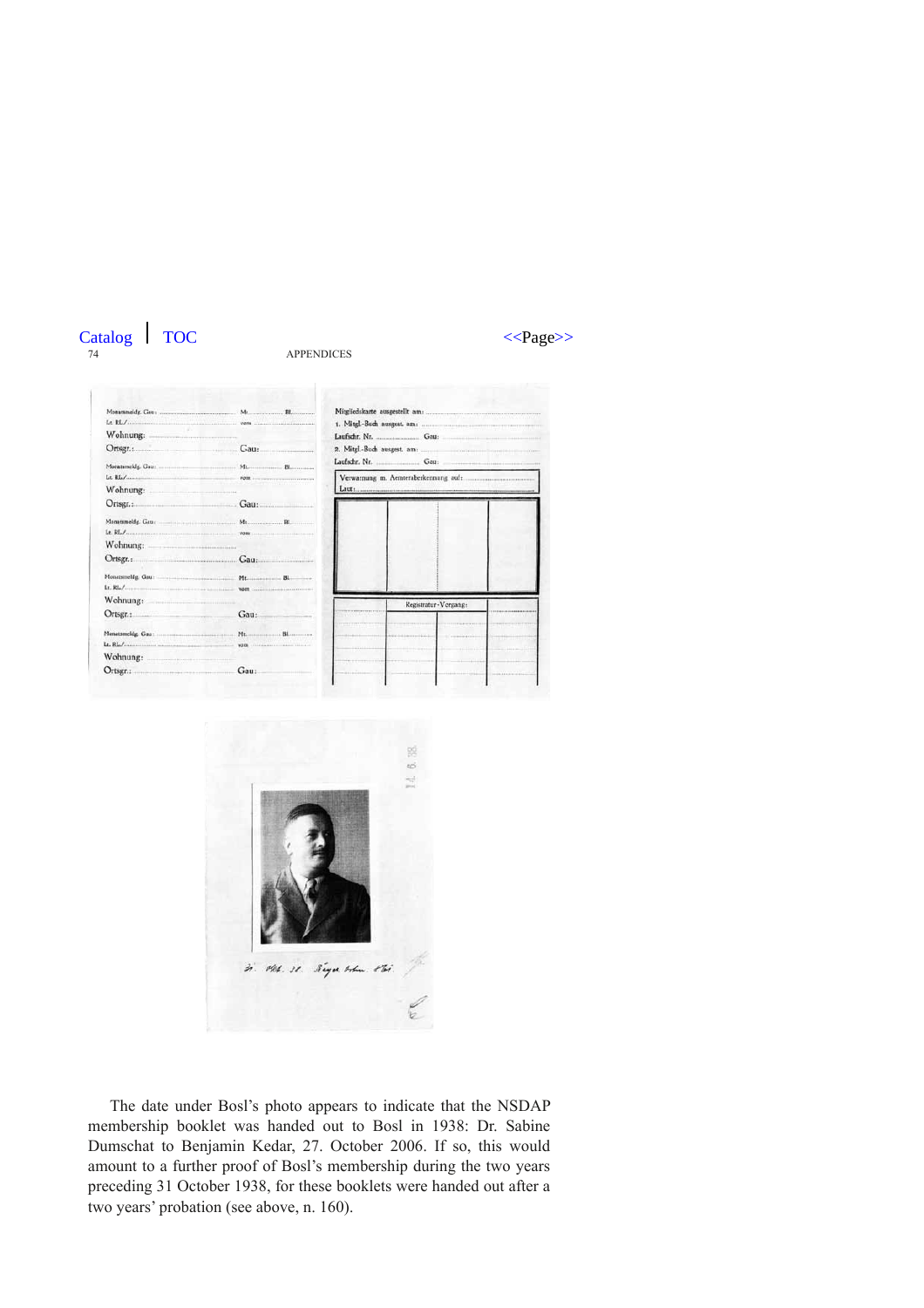#### **18. 26 August 1986: Karl Bosl interviewed by Benjamin Kedar**

(*Transcript of recording*)

Kedar: Fangen wir an mit den Dokumenten. Haben Sie irgendwelche Aufzeichnungen aus der Zeit des Zweiten Weltkrieges, oder zur Zeit des Nationalsozialismus, die Sie nicht veröffentlicht haben?

- Bosl: Nein, ich hab darüber eigentlich noch gar nichts gemacht. Die wichtigsten Dokumente, die ich habe, die sehen Sie hier an meinen Wänden.
- K: Ja?
- B: Die sind alle von einem meiner Freunde, einem eigentlich, der der geistige *Spiritus rector* unseres Kreises war, der Heinrich Pospiech, ein Oberstudienrat aus Ansbach, ein begnadeter Maler und auch Bildhauer. Das sind die Posaunen von Jericho, die hat er am Ende des Dritten Reiches gemalt. Das ist ein stilisiertes Bild von Ansbach vom Herriederturm in Ansbach, und er war auch weiterhin politisch tätig. Das hat er zur Kultur- und zur Studentenrevolution von 1968 gemalt. Und das hat er geschnitzt zur Geburt meiner Tochter, und mich hat er gemalt. Ich war so der *Spiritus rector* eines kleinen Kreises in Ansbach, in dieser mittelalterlichen --- --- Ich war damals Studienrat oder Studienassessor am Gymnasium, weil es schwer war, damals an der Universität überhaupt unterzukommen, und deshalb bin ich in den mittleren Schuldienst gegangen, und da haben wir uns zu dritt und viert getroffen. Der dritte in unserem Kreise war ein Schüler und der vierte, waren zwei Schüler von mir am Gymnasium. Der eine ist eine Stunde vor dem Einmarsch der Amerikaner von einem wütenden Oberst der Luftwaffe an einem Haken des Rathauses in Ansbach aufgehängt worden, er ist allerdings --- --- wir haben schon dafür gesorgt, dass er dann auch vor Gericht gestellt wurde und er ist bestraft worden. Ich habe da draussen (das zeige ich Ihnen hernach) eine Art Totenschild, hat dann Heinrich Pospiech für den gemacht, der hiess Robert Limpert, war mein Student. Und ein anderer war auch noch dabei, Wolfgang Hammer, der dann bei mir hier mit drei Büchern über Hitler und den Nationalsozialismus promoviert hat, er ist heute Pfarrer in Sankt Moritz in der Schweiz, in Graubünden; Wolfgang Hammer. Wir haben nicht sehr viel darüber gesagt, geredet, gel. Unsere Tätigkeit war im Grunde, wir haben nicht eigentlich, mit Ausnahme von Pamphlets und Plakaten, haben wir nichts geschrieben; ich will erst in meinem Ding darüber schreiben.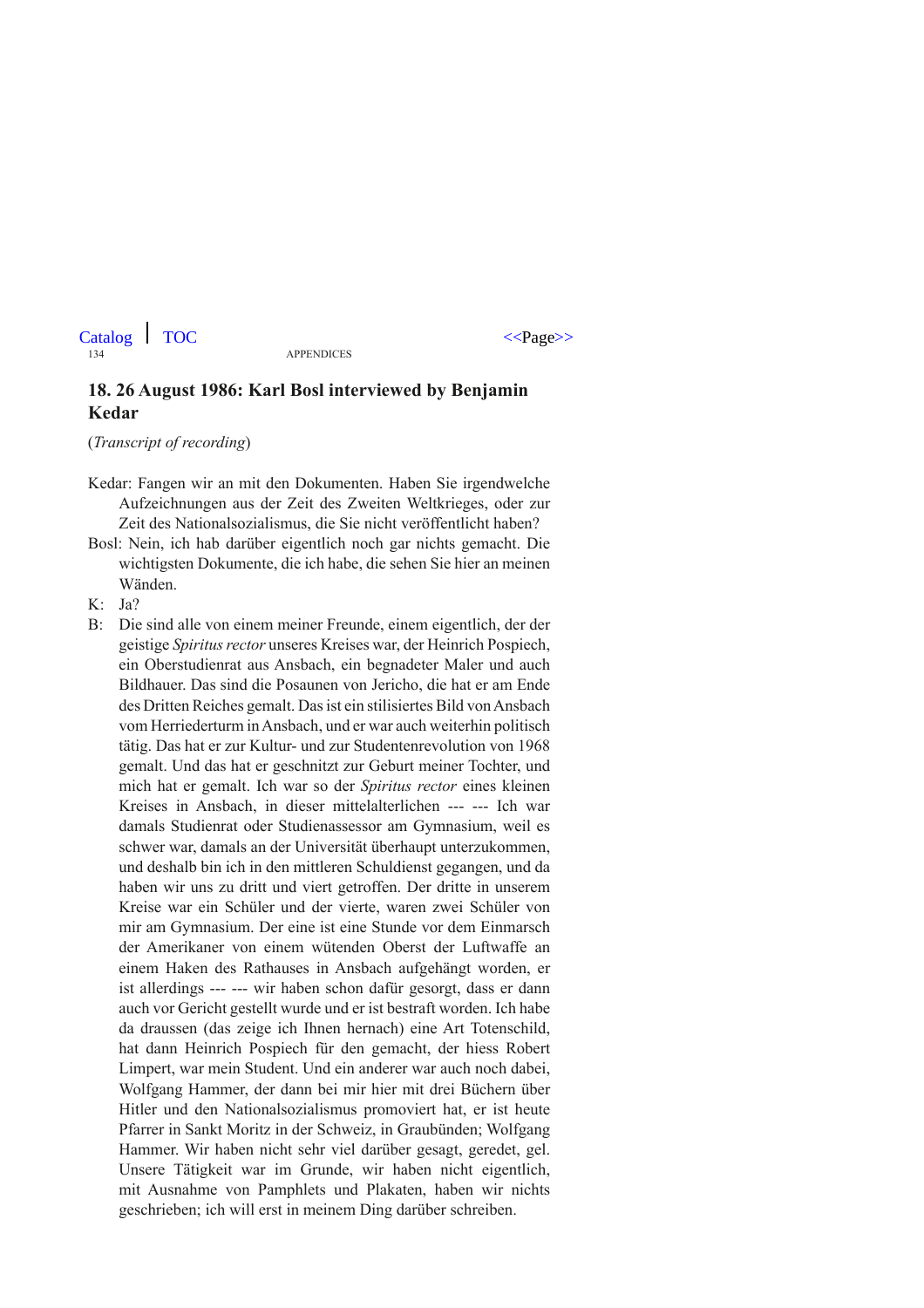$\text{Catalog}$  TOC  $\langle \text{Page}\rangle$ 

- K: Plakate?
- B: Wir haben während des Dritten Reiches, sagen wir mal, ich bin seit '37 in Ansbach gewesen, haben wir selbstverfasste Plakate immer wieder als Gegenpropaganda, diese verteilt in den Zügen, auf den öffentlichen Plätzen usw. Und haben uns zusammengefunden und haben auch, mei so weit es halt ging, etwas anderes war nicht möglich. Unsere schlimmste Geschichte oder unser schlimmstes Los war dies, dass wir versucht haben, die Stadt Ansbach vor dem Einmarsch der Amerikaner durch die Besetzung der SS zu befreien. Wir haben das Nachrichtensystem der SS zerstört und dabei ist vor allem unter Tage ein Schüler, das ist der Robert Limpert, ein sehr geistvoller, gescheiter junger Mann, erwischt worden und ist eben gehängt worden, und die anderen, wir andere, waren eigentlich von ihm getrennt und konnten in der Zeit nichts machen. Eine Stunde darauf sind die amerikanischen Soldaten in Ansbach einmarschiert. Und das war unsere --- --- Denn wir sind keine --- --- Man sollte keine grosse Sache daraus machen, aber wir haben unseren Teil dazu beitragen wollen, erstens die Leute aufmerksam zu machen auf das, was Hitler uns Schlechtes angetan hat; wir haben auch alle Nachrichten verbreitet, die wir hörten, auf solchen Pamphleten und Zetteln und Plakaten, wir haben keins, denn wir mussten uns [hüten], Ansbach war eine Stadt, die, wie soll ich sagen, die sehr gut nazistisch organisiert war, in der man sich sehr hüten musste. Ich hab zwar allerdings als Lehrer, war ich eine Art kleiner Mittelpunkt, auch für Geschichte, in dem Gymnasium. Zum Beispiel, der Wolfgang Hammer, der Pfarrer in der Schweiz in Graubünden, der erzählt mir immer noch, wie sie aus dem Geschichtsunterricht viele Tatsachen gegen das Dritte Reich entnommen haben, und so. Aber wir wollten aus dieser ganzen Geschichte, im Gegensatz zu vielen anderen, kein, wie soll ich sagen, kein grosses Lamento machen, weil wir es für unsere Pflicht gehalten haben und weil wir jugendlich dagegen so begeistert waren, dass wir, wie soll ich sagen, dass wir froh waren, dass der ganze Spuk zu Ende ging und dass wir uns innerlich sagen konnten, wir haben auch an unserem Platz ein klein bischen beigetragen.
- K: In Ihrer biographischen Skizze<sup>244</sup> erwähnen Sie, dass Sie schon als Student gegen die Nazis aktiv waren.
- B: Ja, ich hab mich zwar, man muss das auch sagen, ich hab, um überhaupt eine Stelle zu bekommen, ich wurde einmal gezwungen

<sup>244</sup> Bosl, "Versuch eines Lebensbildes" (above, n. 5), p. 9.